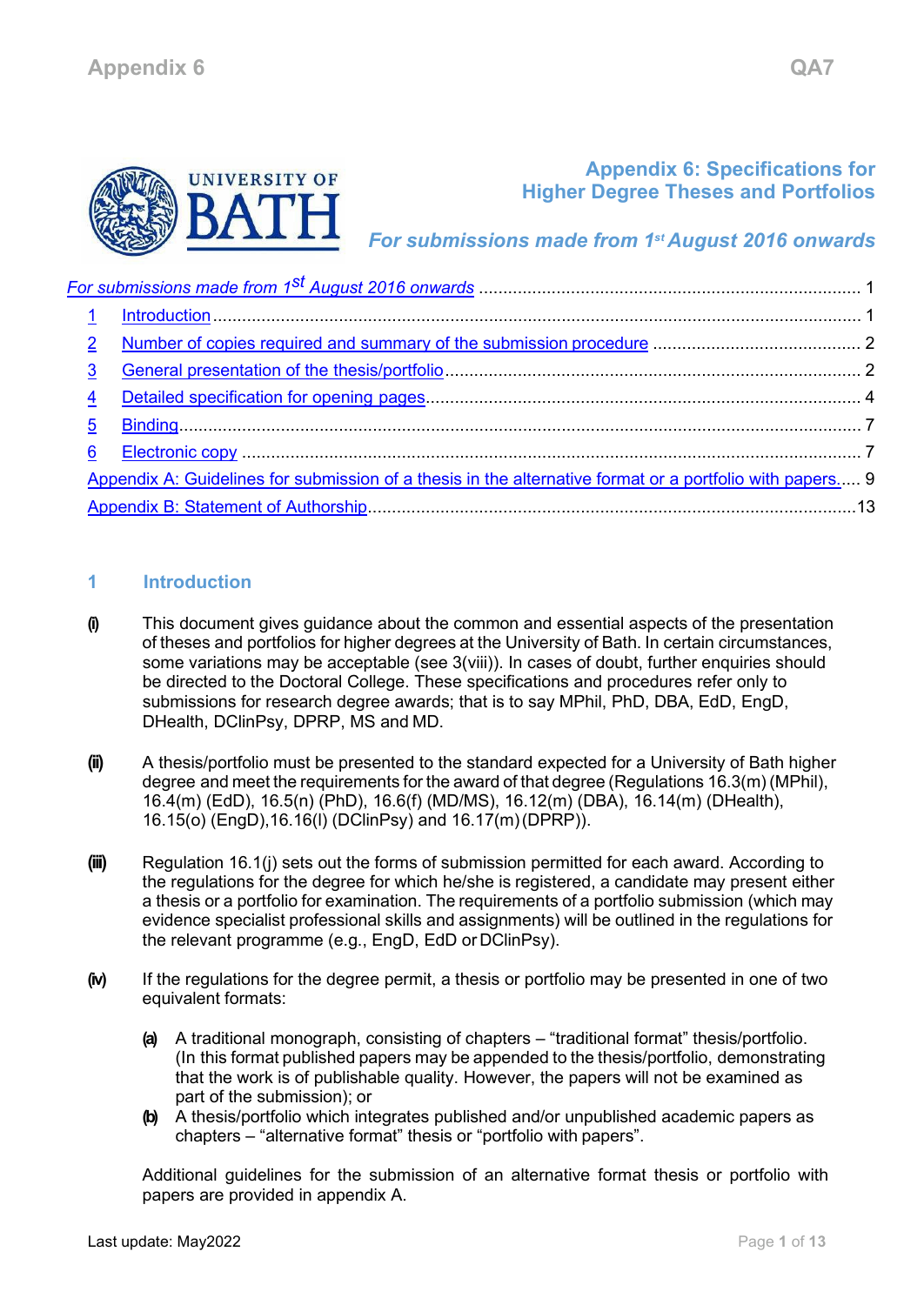**(vi)** You may wish to attend one of the Doctoral Skills workshops on thesis writing. Alternatively[,](https://www.vitae.ac.uk/doing-research/doing-a-doctorate/completing-your-doctorate/writing-and-submitting-your-doctoral-thesis) [Vitae](https://www.vitae.ac.uk/doing-research/doing-a-doctorate/completing-your-doctorate/writing-and-submitting-your-doctoral-thesis) provide a useful resource on thesis writing.

# <span id="page-1-0"></span>**2 Number of copies required and summary of the submission procedure**

#### **(i) Submission of the thesis/portfolio for examination**

Regulation16.1 (j)(*i*) requires that two copies (three in the case of MS, MD and PhD by Staff Method B) of the thesis/portfolio submitted for a higher degree be lodged with the Doctoral College, and that these must be presented and bound in accordance with the specification given below. The copies must be delivered to the Doctoral College. You are required to keep an additional copy identical to the submitted copies for reference before and during the examination process.

You may submit theses/portfolios for examination in a soft binding (see para 5 (i) below) and are advised to do so, since soft binding is significantly cheaper than the hard Library bindings required for the final archive submission, and you may be asked to make corrections which means the thesis/portfolio has to be rebound.

At the same time, you should also submit your thesis/portfolio in electronic format to Moodle where it will be checked for plagiarism. This step must be completed before the printed copy of the thesis/portfolio can be sent out to the examiners by the Doctoral College.

Doctoral students will submit their thesis/portfolio to the central Doctoral Submission page [\(https://moodle.bath.ac.uk/course/view.php?id=58088](https://moodle.bath.ac.uk/course/view.php?id=58088) ) with the exception of students on the DBA in Higher Education Management or the Doctorate in Clinical Psychology who will continue to use their own programme-specific submission pages within Moodle.

#### **(ii) Submission of the final thesis or portfolio after examination**

Regulation 16.1 (j)(*iv*) requires candidates to upload an electronic copy of the final thesis/portfolio to the University's research information system 'Pure' and to submit a hardbound copy accompanied by a completed **HD3** form to the Doctoral College no later than fourteen days before the meeting of the Board of Studies at which the award of the degree will be approved. These copies will be retained and made available by the University Library.

# <span id="page-1-1"></span>**3 General presentation of the thesis/portfolio**

#### **(i) Paper and layout**

The thesis/portfolio should be bound to A4 size, using paper (ordinarily white) of weight  $70$ g/m<sup>2</sup> to 100 g/m<sup>2</sup>. The margin on the binding edge should not be less than 40mm, and other margins should not be less than 15mm. Both sides of the paper may be used, subject to there being no 'show-through'. If the content of the thesis/portfolio necessitates the use of paper larger than A4, such as A3 fold-out sheets, care must be taken to ensure that this is fixed securely into the binding, and that it is folded well within the edges of the document, so that folds are not trimmed off during the binding process.

#### **(ii) Typeface and spacing**

The main text of the thesis/portfolio should ordinarily be printed in black ink in a font of pointsize 11 or 12, and you should take care to use an easily legible font. Serif fonts such as Times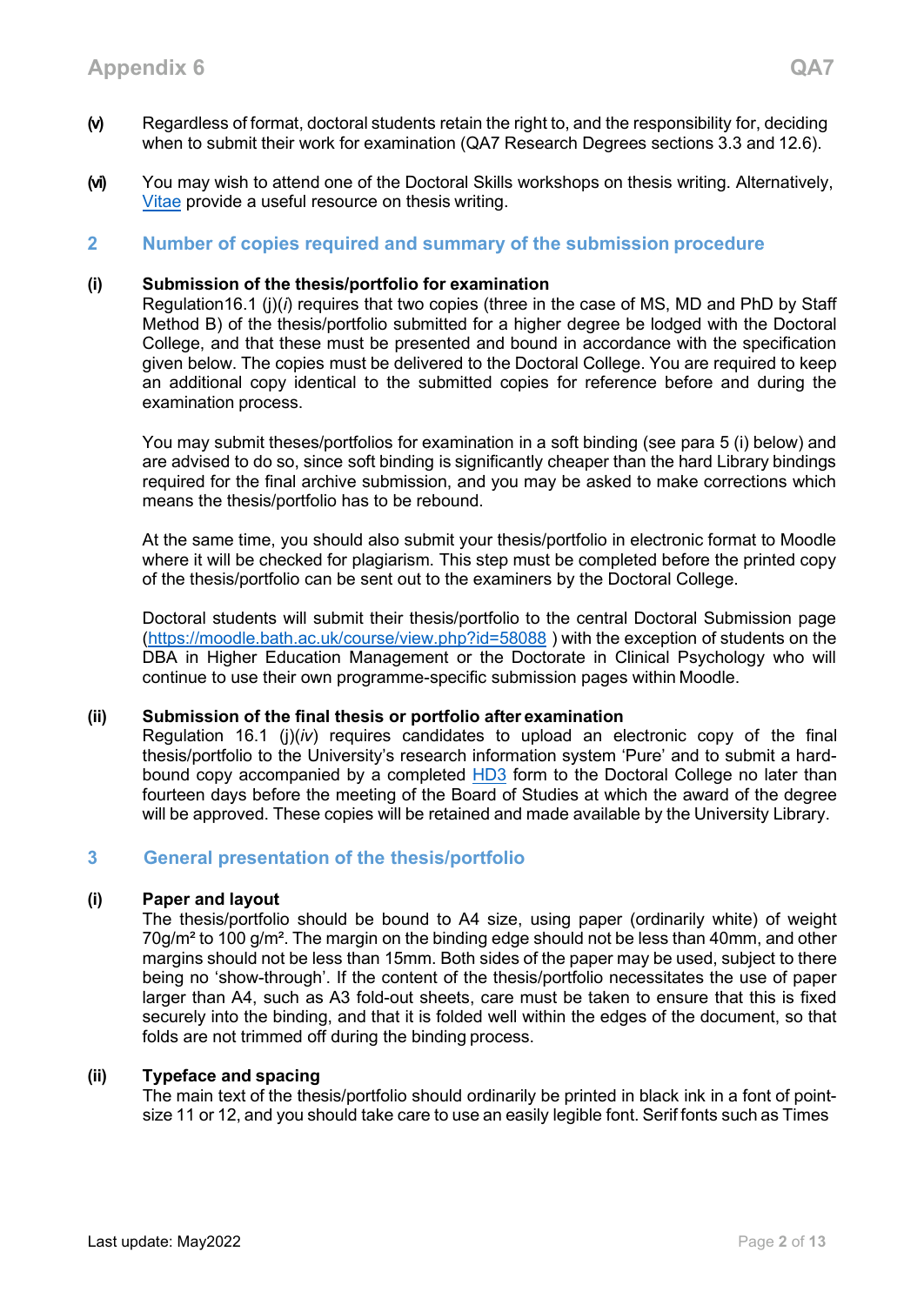Journal-formatted published papers *may* be included within an alternative format thesis or portfolio with papers submission if approved by the publisher, however it is advised that you ensure the typeface is large enough to be legible and that the margins of the document are sufficiently deep to prevent text being lost in the binding gutter. The authors accepted manuscript of any papers under review, or any papers still in draft form should be stylistically integrated into the thesis/portfolio.

# **(iii) Pictures, diagrams, and other figures**

Pictures, diagrams, and other figures should wherever possible be printed directly onto the paper. In exceptional cases photographs may be glued in, but care must be taken to ensure that the glue is permanent, secure and that no loose edges are left unglued. Figure legends should be of the same size font as the main document. If using third party images check there is an agreement in place for their use, and that this covers inclusion in a repository.

#### **(iv) Use of colour**

The submitted copies should be identical to one another in all ways. This includes any use of coloured paper, text and picture or other figures. You should always bear in mind that any photocopies taken by other institutions may use black ink only and should consult with your supervisor before using coloured ink or paper.

#### Coloured paper

Coloured paper may exceptionally be used if there are strong grounds for doing so. For example, some candidates with specific learning difficulties may find the use of certain coloured paper and inks more accessible. However, ordinarily white paper should be used throughout. Please remember that some colours are difficult to photocopy.

#### Coloured text

Coloured ink may exceptionally be used if there are strong grounds for doing so, but you are strongly advised to avoid or at least limit use of coloured text.

#### Coloured pictures and other figures

Colours may be used in pictures, diagrams, and other figures, but you must ensure that all submitted copies of the thesis/portfolio use colours in the same way, and that figures remain intelligible if subsequently copied using black ink only.

#### **(v) Previously published papers**

Papers already published in reputable journals may be appended (by permission of the Supervisor) to a traditional format thesis/portfolio provided the overall size of sheet is not greater than the paper size specified above. You may need the publisher's permission to make these available online in the electronic copy of your thesis. The Library can advise on this. See also appendix A for guidelines on the inclusion of papers in an alternative format thesis or a portfolio with papers.

#### **(vi) Numbering of the pages**

All papers should be numbered, including the preliminary pages and anyappendices. A single sequence of arabic numerals should be used. This is to facilitate printing and binding, so pages may remain in the correct order. (If necessary, roman numerals may be used to number sequential sub-sets of the whole work).

#### **(vii) Submission of non-paper media**

Ordinarily, you should submit your work in printed form. However, where appropriate to the academic work being conducted, additional non-paper media may be submitted. You should note that non-paper submissions should normally be treated as supplementary to the paper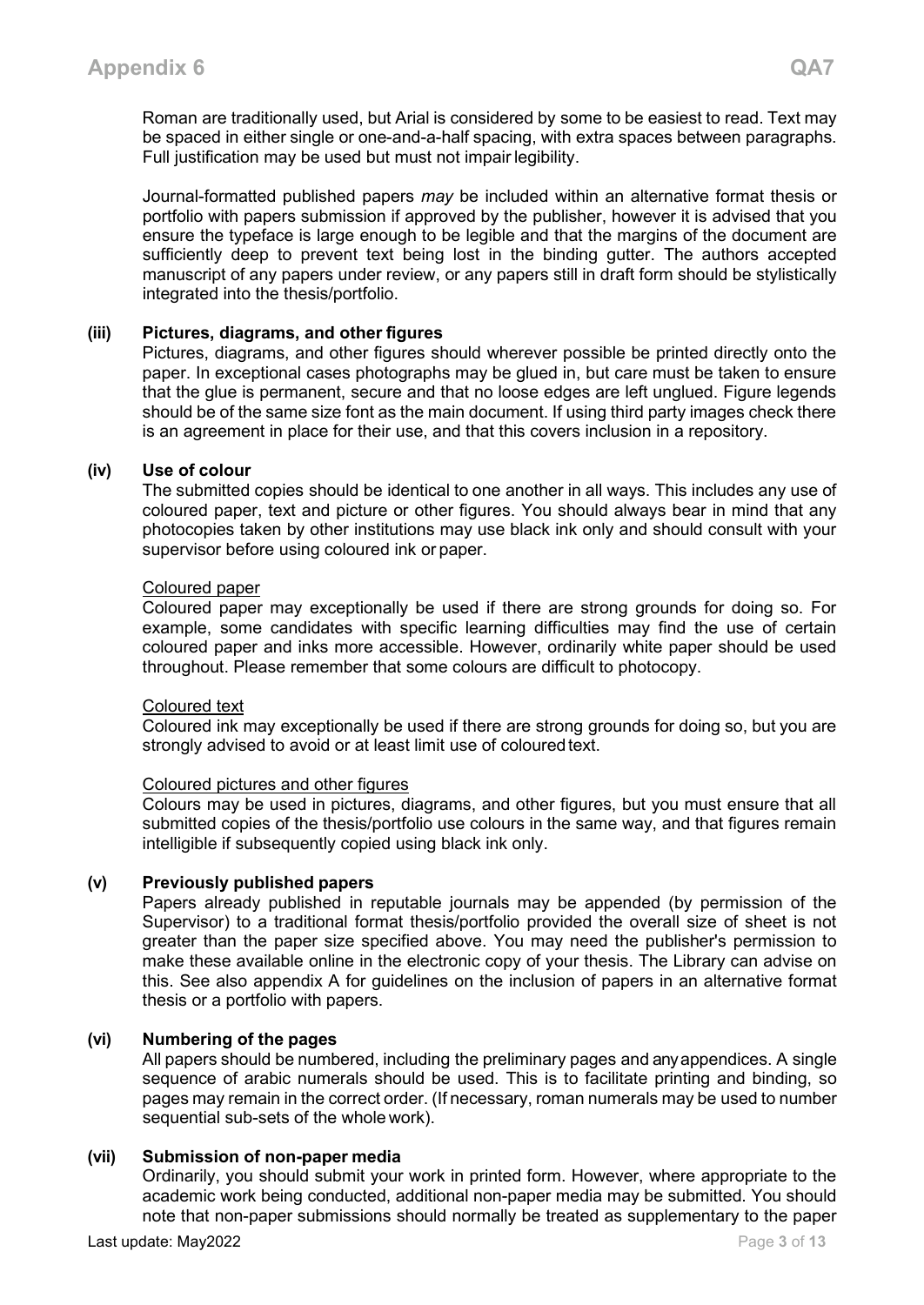#### **(viii) Accessible formats**

Candidates with certain disabilities and/or specific learning difficulties may wish to submit theses/portfolios in a format other than those set out in this document. In such cases candidates must discuss with their supervisors the presentation of their thesis/portfolio in another format and seek advice from the Doctoral College about the archival nature of the proposed format. Formal approval from the Board of Studies for the change in format must be sought in good time, normally when the Candidature Form is submitted to the Board. This must:

- ensure that the preliminary arrangements for examination of the thesis/portfolio in the proposed format are in place before approving the request of thecandidate.
- approve any subsequent changes to the arrangements for examination of the thesis/portfolio in the proposed format.

#### **(ix) Referencing**

There are two basic systems of citation, the name/date system, and the numeric system. You are advised to contact your Department or School for information on which system to use, and once a system is adopted, to apply it consistently. The library provides guidance on referencing:<http://www.bath.ac.uk/library/infoskills/referencing-plagiarism/referencing.html>

#### **(x) Wordcount limit**

For guidance about wordcount limits for theses and portfolios within your Faculty, Department or School see: https://www.bath.ac.uk/publications/guidance-on-word-countsfor-final-thesis-portfolio/

# <span id="page-3-0"></span>**4 Detailed specification for opening pages**

#### **(i) Title Page Layout**

The titlepage must give the following information in the order indicated:

- The full title of the thesis/portfolio
- The total number of volumes if more than one and the number of the particular volume
- The full name of the author
- The full name of the qualification for which the thesis is submitted (e.g., Doctor of Philosophy)
- The name of the University and the full name of the department/ school in which you are registered
- The month and year of submission of the thesis/portfolio for examination e.g. **An investigation into the reasons for studying for a higher degree**

Volume 1 of 2

Kim Chris Smith

A thesis submitted for the degree of Doctor ofPhilosophy

University of Bath

Department of Education

June 2021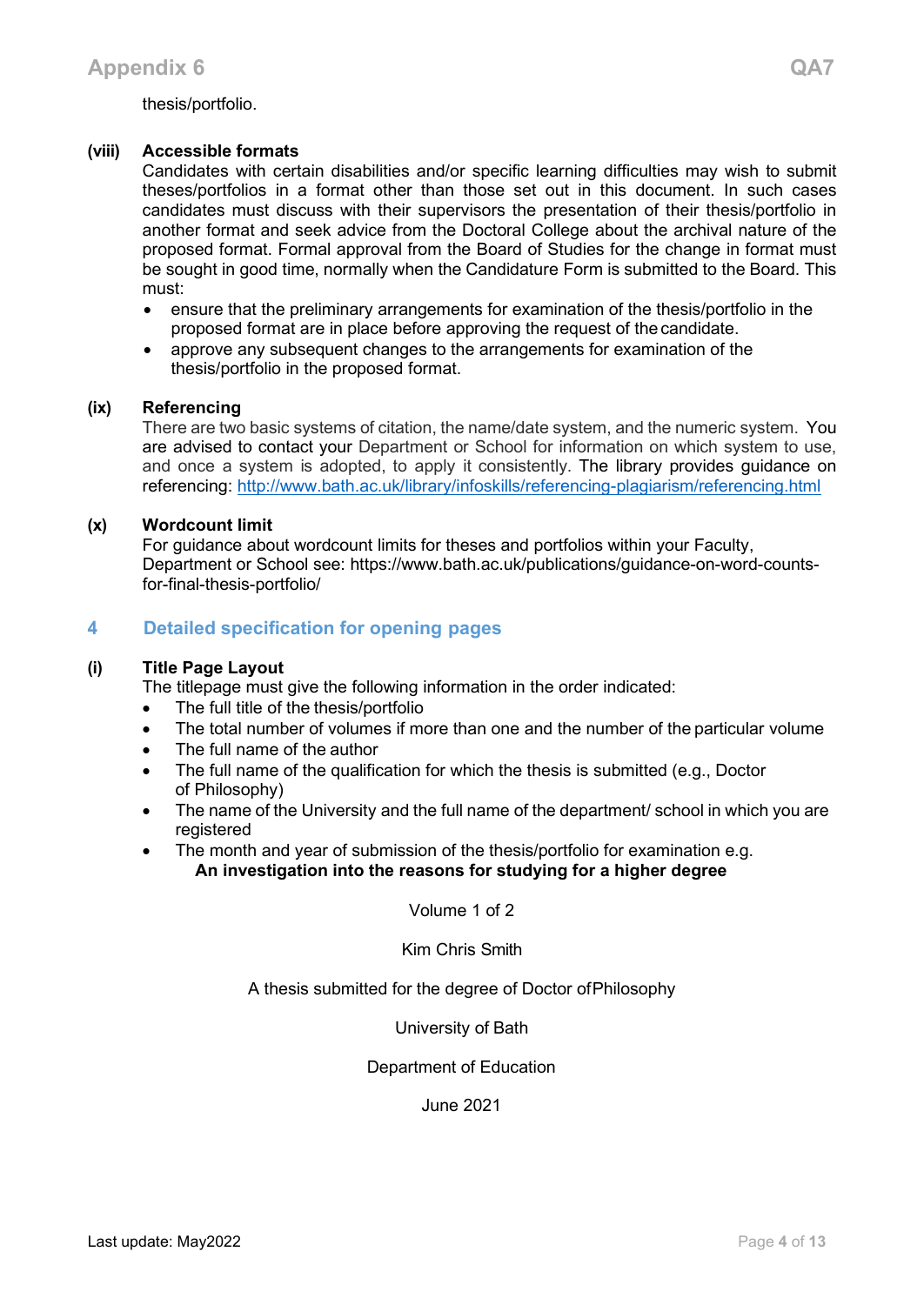# **(ii) Copyright page**

Your thesis/portfolio should include the following sections:

- a copyright notice.
- a statement of restrictions on the use of the thesis/portfolio, including any licence applicable to the work.

A template for each section is shown below, these should be completed as appropriate and inserted in the page following the title.

#### **(a) Copyright notice**

Attention is drawn to the fact that copyright of this thesis/ portfolio rests with the author and copyright of any previously published materials included may rest with third parties. A copy of this thesis/ portfolio has been supplied on condition that anyone who consults it understands that they must not copy it or use material from it except as licenced, permitted by law or with the consent of the author or other copyright owners, as applicable.

If you wish to include copyright material belonging to others in your thesis/portfolio, you are advised to check with the copyright owner (often the publisher) that they will give consent to the inclusion and public availability online of any of their material in the thesis/portfolio.

Any material which has been published with a Creative Commons (CC BY) licence may be included without the need to seek permission. Please check the terms and conditions of the specific licence used.

#### **(b) Restrictions on use and Licensing**

Restrictions on the use of theses by others should be the exception rather than the rule, but when confidential or commercially sensitive information (e.g., information which is the subject of a patent application) is included in a thesis/portfolio, some restriction on all or part of the thesis/portfolio is likely to be necessary for a time after submission: you should consult with your supervisor(s) about any proposed restrictions. If access is to be restricted, a case must be made to, and permission must be sought from, the Board of Studies (Doctoral) using the Restriction of Access to a Thesis form, PGR7. Restrictions are not normally granted for more than three years duration (see Regulation 16.1 (j) (*v*)). The date on which the restriction ceases to apply should be recorded in the preliminary pages of thethesis.

The following statement should be printed below the copyright declaration, to be completed and signed when the final version of the thesis is submitted to the Doctoral College:

|                                       |  |  |  | Access to this thesis/ portfolio in print or electronically is restricted until |  |  |  |  |  |  |  |  |
|---------------------------------------|--|--|--|---------------------------------------------------------------------------------|--|--|--|--|--|--|--|--|
|                                       |  |  |  | (date). Signed on behalf of the Doctoral College                                |  |  |  |  |  |  |  |  |
| by<br>( <i>typed signature only</i> ) |  |  |  |                                                                                 |  |  |  |  |  |  |  |  |

#### **This declaration must be signed and dated by a member of Doctoral College staff not by the author of the thesis/portfolio.**

Once the examination process is completed and your examiners recommend that your thesis/portfolio is approved for the award, you will then submit the final version of the thesis/portfolio to the library (hard bound copy and e-thesis). At this point you may request an embargo on your electronic thesis for a year. This may be particularly useful if, for example, you have publications pending. This is done via the HD3 form (Section 6 below). Please note that the hard-bound copy of your thesis will still be available in the Library. If you have any concerns about your thesis/portfolio being publicly available online, please contact the Library's Open Access Team [openaccess@bath.ac.uk](mailto:openaccess@bath.ac.uk)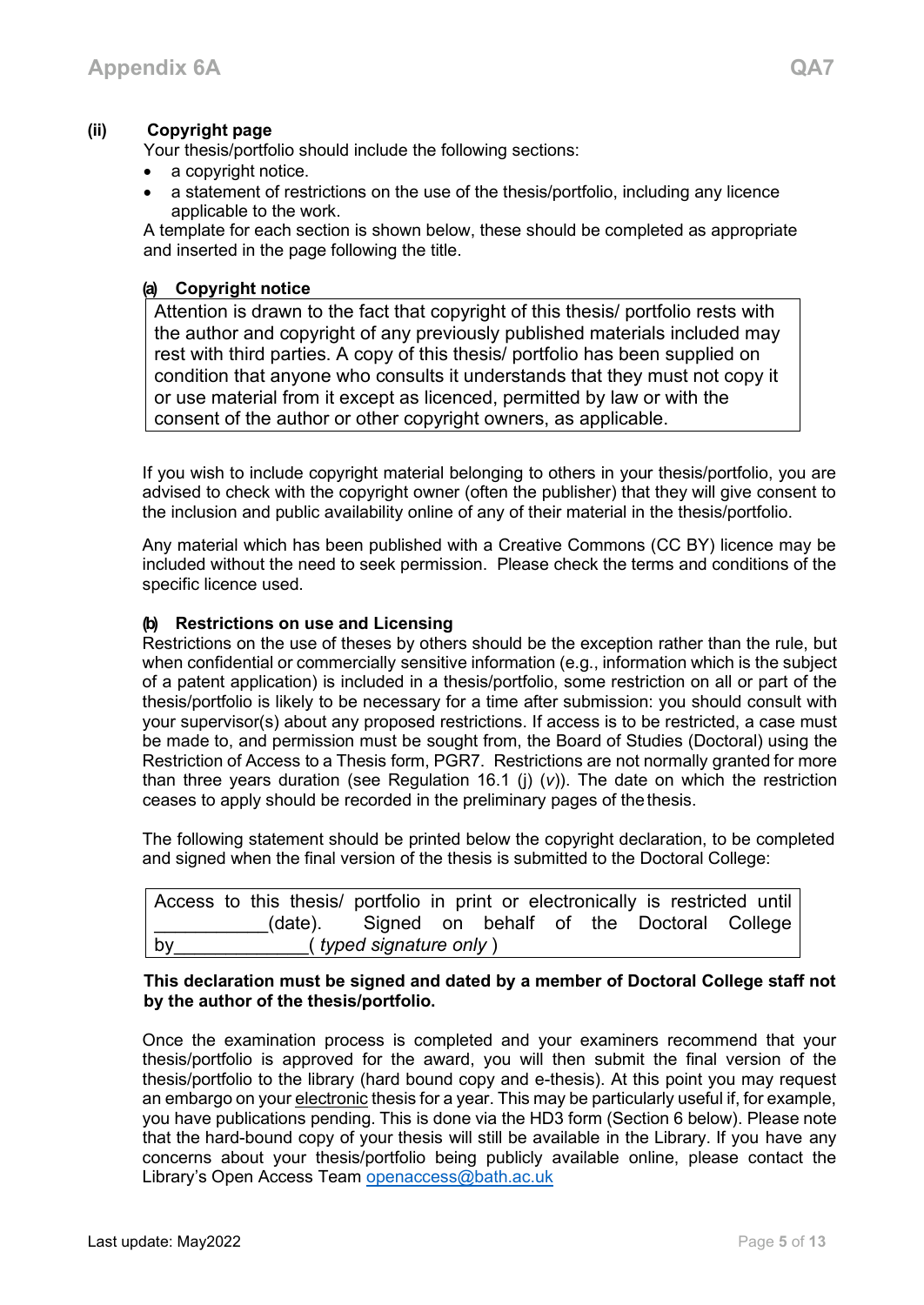You may choose to make your thesis/portfolio available using a [Creative Commons licence.](https://library.leeds.ac.uk/info/372/licences/117/creative_commons) This licence protects you as the author of the work and clarifies (and limits) the uses that others may make of your work without them needing to ask you for permission. If someone wants to use your thesis for a purpose other than those allowed by the licence, they can still contact you to ask permission. There are six CC licences with varying degrees of permission. The default licence for a thesis is the Creative Commons-Attribution-Non-Commercial-No Derivative Works (CC BY-NC-ND) licence, but you can choose another if you prefer. If you do wish to apply a different CC licence, please inform the open access team at openaccess@bath.ac.uk

You can specify the [Creative Commons licence](https://creativecommons.org/) you decide is the most appropriate even if, after consultation with your supervisor, you have decided to put an embargo on your thesis's publication for commercial or other reasons.

# **(iii) Declarations page**

Regulations 16.3 (k) (MPhil), 16.4 (k) (EdD), 16.5 (l) (PhD), 16.10 (d) (staff candidature), 16.12 (k) (DBA), 16.14 (k) (DHealth), 16.15 (m) (EngD), 16.16 (j) (DClinPsy) and 16.17 (k) (DPRP) require that candidates provide a clear indication of the extent (if any) to which material has been incorporated from a submission for another degree and the extent (if any) to which the work has been carried out by people other than the named author.

The following statements should be completed and inserted into the thesis/portfolio following the copyright page.

# **Declaration of any previous submission of the work**

The material presented here for examination for the award of a higher degree by research has / has not been incorporated into a submission for another degree.

*(If applicable, provide the relevant details i.e., those parts of the work which have previously been submitted for a degree, the University to which they were submitted and the degree, if any, awarded).*

Candidate's typed signature:

# **Declaration of authorship**

I am the author of this thesis, and the work described therein was carried out by myself personally, with the exception of academic paper / book chapter where \_\_\_\_\_\_\_\_\_\_\_\_\_\_\_\_\_ *(detail the amount in percentage terms)* of the work was carried out by other researchers *(e.g., detail any collaborative works included in the thesis in terms of formulation of ideas, design of methodology, experimental work, and presentation of data in journal format).*

Candidate's typed signature:

#### **(iv) Other preliminary pages**

Following the statements and declarations, there should be included:

**Table of contents** (mandatory). This should list in sequence, with page numbers, all major subdivisions of the thesis/portfolio such as chapters or academic papers, the bibliography, appendices (if applicable), references.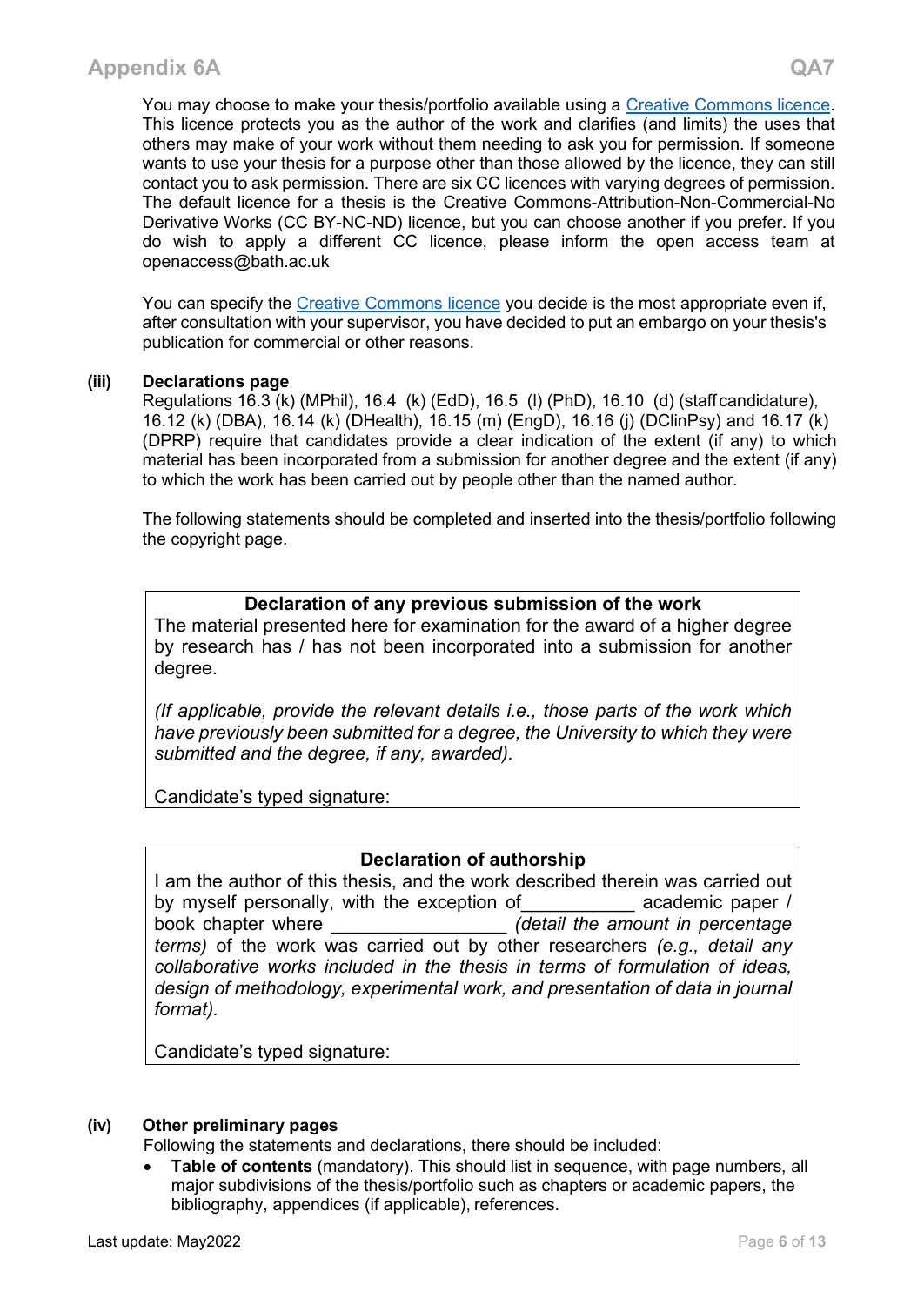- **Other tables** (e.g., of figures) (if applicable)
- **Acknowledgments** (optional) It is customary to acknowledge all those involved in financing, supporting, and mentoring you and your work during the period of study.
- **Summary or abstract** (mandatory). The thesis/portfolio must include a bound-in summary (abstract) of the work.
- **List of abbreviations** (if applicable)

# <span id="page-6-0"></span>**5 Binding**

# **(i) Binding Service**

The University offers a limited binding service. Information about the time required for binding, costs, and further details may be obtained from **Print Services**. You are encouraged to use the University binding service, which is familiar with the requirements of this document. When using companies outside the University, you are reminded to pay particular attention to ensuring that the specifications set out in this document are followed.

# **(ii) 'Perfect' binding of the examination copies**

If you wish, your thesis/portfolio may be presented in 'perfect bound' form, i.e., soft bound, in the first instance, for examination purposes only. It will eventually be submitted in hard-bound form. You should note that under no circumstances will theses be accepted for examination if they are unbound or presented in a binding from which pages may be easily removed: this includes any sort of unglued or loose-leaf binding, spiral binding and clipped bindings.

# **(iii) Final library binding of the archive copy**

- **(a)** Guards are to be inserted where necessary to compensate for any insertions (photographs, etc.).
- **(b)** End papers, white cartridge of 135 g/m² with reinforced spine.
- **(c)** Book to be glued with polyvinyl adhesive. Spine to be sewn or grooved and reinforced with twine impressed in grooves.
- **(d)** Edges to be trimmed and left white.
- **(e)** The book to be rounded and backed and the case to be made of heavy calibre greyboard of not less than 1900 g/m<sup>2</sup> covered by heavy quality washable buckram.
- **(f)** Colour of case as follows: Masters by Research (including MPhil) - Black
	- MS Royal Blue
	- MD Red

PhD - Maroon

Professional doctorates - Dark Green

**(g)** The bound copies will bear a short blocked title in gold in a central position on the front board cover. The spine will bear the name of the degree, the year of submission for examination, and the author's name, reading from bottom to top as in the example:

**(h)**

*Back cover*

PhD 2016 J. SMITH

*Front cover*

# <span id="page-6-1"></span>**6 Electronic copy**

**(i) File format**

PDF is the preferred format. Library staff will convert any items submitted in other formats to PDF.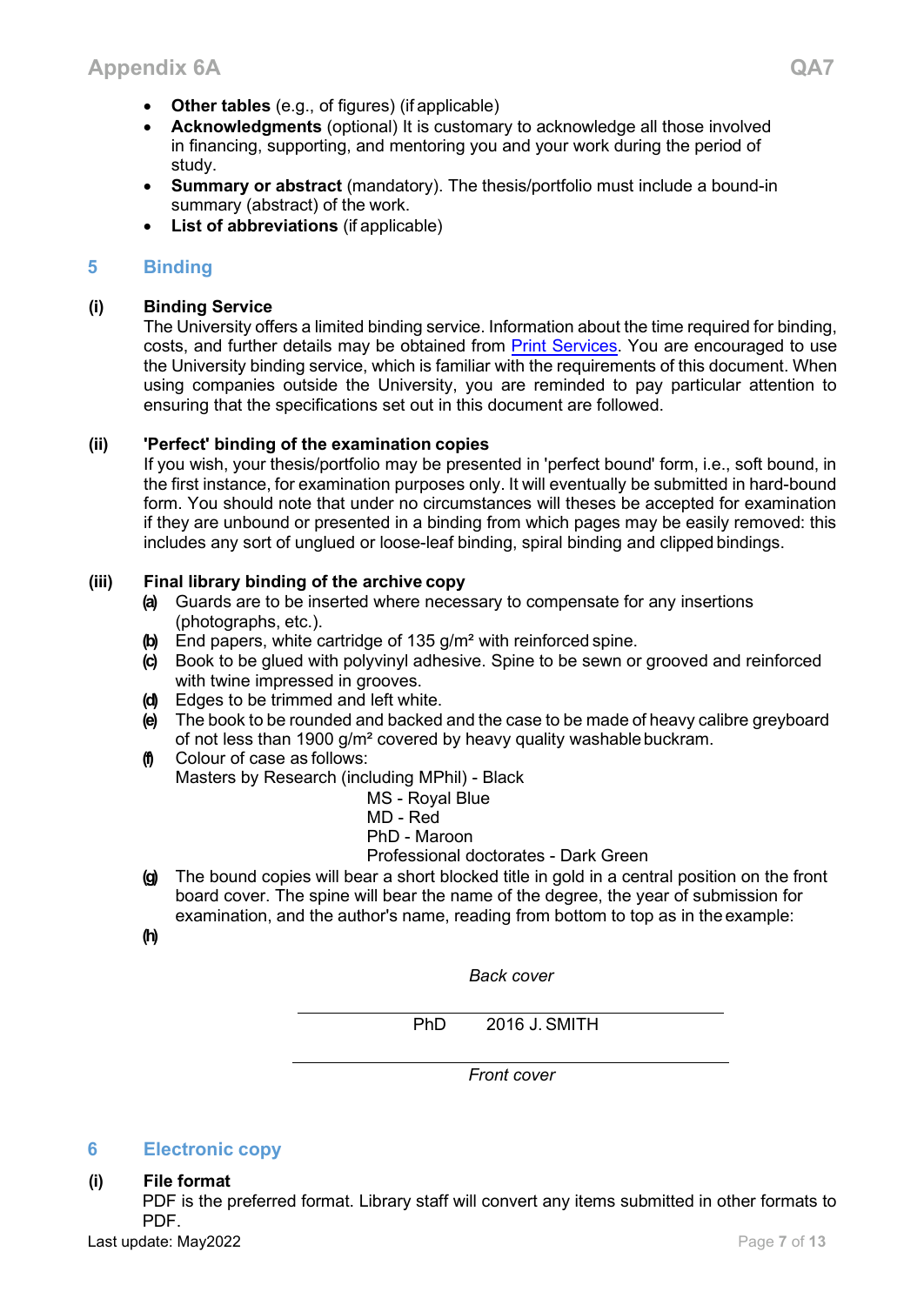# **(ii) Uploading the electronic copy onto Pure**

You should upload the two electronic copies of the final thesis/portfolio, one in Word or LaTeX format (zip file if necessary) and one in PDF format, to the University's research information system 'Pure'<https://purehost.bath.ac.uk/admin> . Detailed instructions on how to do this are available from the Library website [http://www.bath.ac.uk/library/subjects/resources/submitting-etheses.html.](http://www.bath.ac.uk/library/subjects/resources/submitting-etheses.html)

#### **(iii) Final thesis/portfolio submission (HD3) form**

You must then complete and sign the University of Bath HD3 form and hand this in to the Doctoral College. This form is available from the Library website [http://www.bath.ac.uk/library/subjects/resources/submitting-etheses.html.](http://www.bath.ac.uk/library/subjects/resources/submitting-etheses.html) Electronic theses will not be accepted by the Library without a completed HD3 form, countersigned by Doctoral College staff.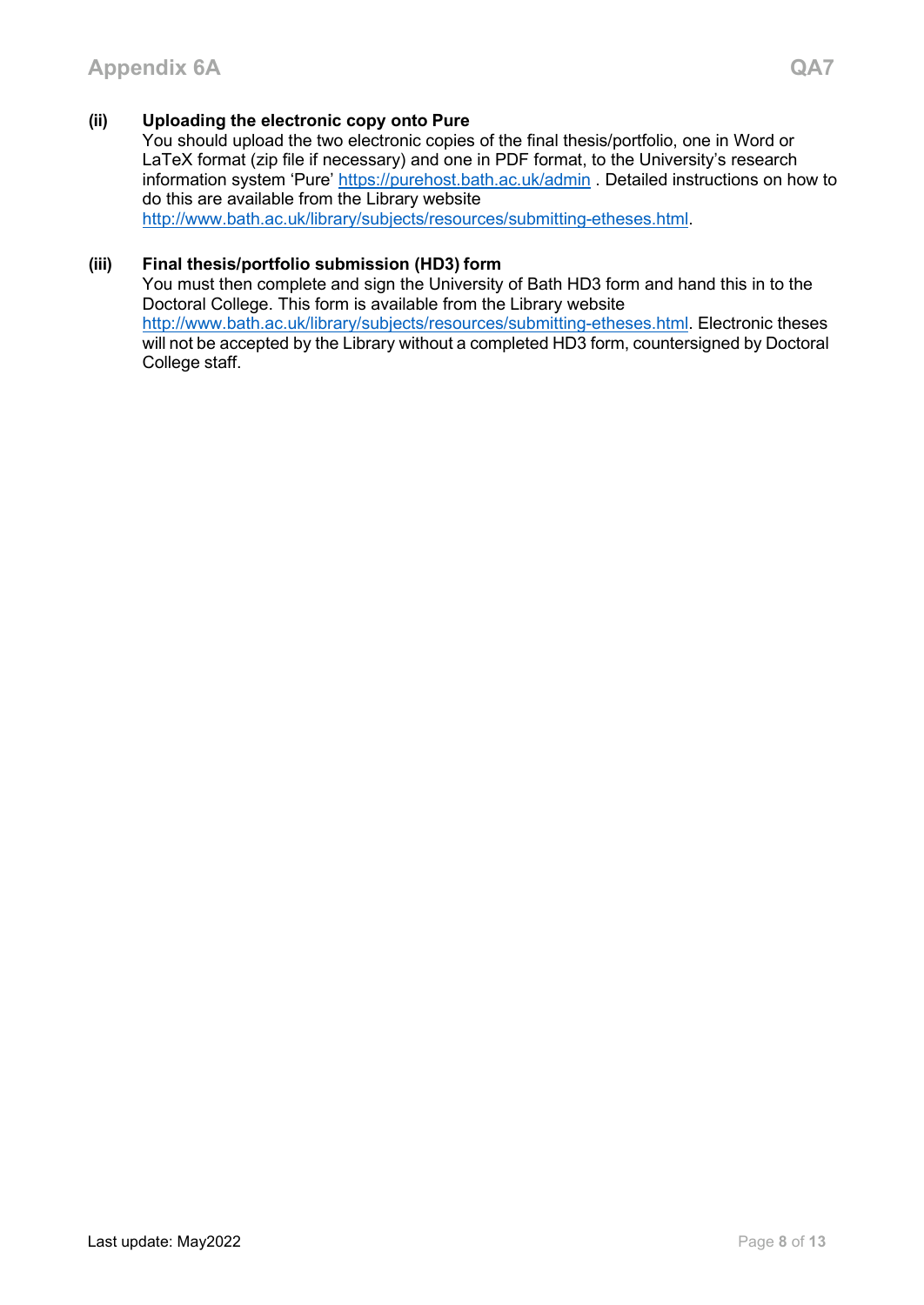# <span id="page-8-0"></span>**Appendix A: Guidelines for submission of a thesis in the alternative format or a portfolio with papers.**

# **Introduction**

#### **(i) Implementation**

It is acknowledged that getting published is increasingly important for doctoral students, particularly for career development in some disciplines. From 1 August 2016, **where regulations permit** (see Regulation 16.1(j) **and according to these guidelines**, candidates may submit a thesis/portfolio incorporating academic papers that are published, accepted, submitted, or written as if for publication in reputable refereed journals, or as book chapters, as a substitute for a chapter or part of a chapter. The aim being to preserve the fundamentals of the doctorate being a coherent supervised training in research, whilst making its outputs closer to postdoctoral career expectations, i.e., publication in peer reviewjournals.

#### **(ii) Benefits**

The benefits for candidates of this approach include:

- a reduction in the number of research opportunities missed, due to time spent rewriting published material into chapter format;
- a focus on publication whilst at the same time working on their thesis;
- gaining practice in writing for publication;
- receipt of referee critique to sections of the work;
- an increased likelihood of publishing material from the thesis;
- motivational drive from early publication successes;
- an improved research profile strengthening early career academic jobapplications.

#### **(iii) Deciding which format to use**

- **(a)** If you are registered on a programme where submission of an alternative format thesis (PhD, DBA, EdD, DHealth, MPhil) or a portfolio with papers (DClinPsy) is permitted, you should discuss with your supervisory team at an appropriately early stage in your studies (dictated by the discipline to some extent) the format in which you wish to submit your work. This will ensure that appropriate advice is given and that you are adequately supported in the writing of your thesis.
- **(b)** You are strongly advised not to use registration time to rewrite material from one format into another. Later decisions to change the thesis format would not be sufficient cause to warrant an extension to registration for rewriting purposes.
- **(c)** If you opt to submit a thesis in the alternative format, you are responsible for producing a coherent document which meets the expectations of these guidelines and the Specification set out above.
- **(d)** The thesis must be the result of work done mainly while registered as a candidate for the doctoral Degree (Regulation 16.3 (k) (MPhil), 16.4 (k) (EdD), 16.5 (l) (PhD), 16.12 (k) (DBA), and 16.14 (k) (DHealth)). A portfolio with papers must be the result of work done wholly while registered as a candidate for the Degree of Doctor of Clinical Psychology (Regulation 16.16 (j)).
- **(e)** You are advised that inclusion of published material into a thesis does not guarantee assessment success. Peer reviewed publications vary in standards and requirements. Therefore, examiners are permitted to request revisions to any part of the thesis text, including parts already submitted or published. Under these circumstances, revisions will be incorporated into the commentary text for the paper.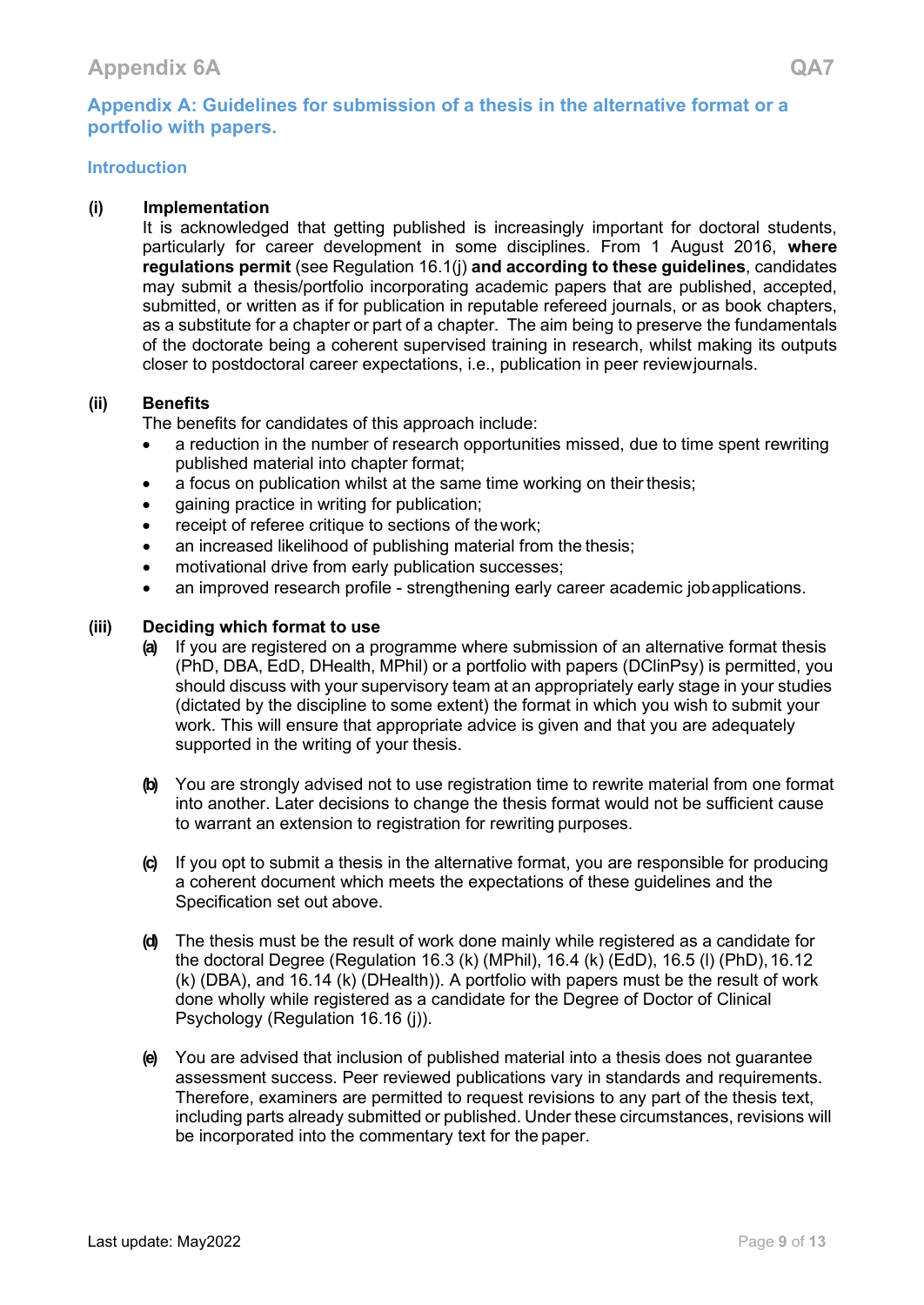# **Structure**

#### **(i) Academic Papers**

- **(a)** There is no limit to the number of academic papers that may be included in an alternative format thesis. You should ensure that the papers and accompanying commentary meet word counts specified by your Faculty. If more than one academic paper is included, they must be closely related in terms of subject matter and form part of the cohesive research narrative of the thesis, rather than a series of disconnected papers.
- **(b)** There is no limit to the number of academic papers that may be included in a portfolio with papers. The portfolio will be subdivided into sections covering different projects. If more than one academic paper is included in a section, they should be related in terms of subject matter.
- **(c)** Including a commentary before and after each academic paper will fully contextualise and integrate the paper into the thesis/portfolio, in effect forming a chapter. The commentary text is of key importance, as it not only draws together all elements of the thesis/portfolio but also provides the opportunity for you to convince the examiners that you understand the detail and context of the academic papers presented for assessment.
- **(d)** As each academic paper will have self-contained components that may overlap with other sections of the thesis/portfolio, there may be some duplication of material. Th[e](http://www.bath.ac.uk/student-records/pgresources/docs/GUIDELINES2013.pdf) [Guidelines](http://www.bath.ac.uk/student-records/pgresources/docs/GUIDELINES2013.pdf) for examiners of [candidates](http://www.bath.ac.uk/student-records/pgresources/docs/GUIDELINES2013.pdf) for degrees by research at the University of Bath alerts the examiners to expect some duplication.
- **(e)** Preliminary and background data supporting an academic paper may be incorporated into the thesis/portfolio within the commentary text. Any research findings not written into an academic paper may be incorporated into the thesis/portfolio within the commentary text orwritten as a conventional results chapter.
- **(f)** The alternative thesis and portfolio with papers formats are intended to encourage you to submit work for publication. Where the paper format would be inappropriate or artificial, you should write a conventional chapter.

#### **(ii) Data access statement**

It is expected that each published academic paper will include a data access statement, describing where data directly supporting the publication can be found and accessed <https://library.bath.ac.uk/research-data/archiving-and-sharing/data-access-statements> It is good practice to ensure that such a statement is included in all papers under review or in draft form.

# **(iii) Collaborative work**

- **(a)** Co-authored papers may be included in the thesis/portfolio. As set out in the Regulations, the thesis shall indicate, where it, or any part of it such a as a published paper, has been produced by a candidate jointly with others, that **a substantial part is the original work of the candidate** (Regulation 16.3 (k) (MPhil), 16.4 (k) (EdD), 16.5 (l) (PhD), 16.12 (k) (DBA), 16.14 (k) (DHealth) and 16.16 (j) (DClinPsy). Therefore, a statement of authorship form (provided in Appendix B), describing the candidate's contribution (in terms of the conceptualisation of the work, its realisation and writing), must preface each co-authored paper.
- **(b)** You should be aware that you may be examined on all material submitted for examination, as this may affect your decision to include co-authoredpapers.
- **(c)** Where two candidates have worked on a collaborative paper together, both would be entitled to include the paper in their submission, as long as their individual contribution was clearly explained.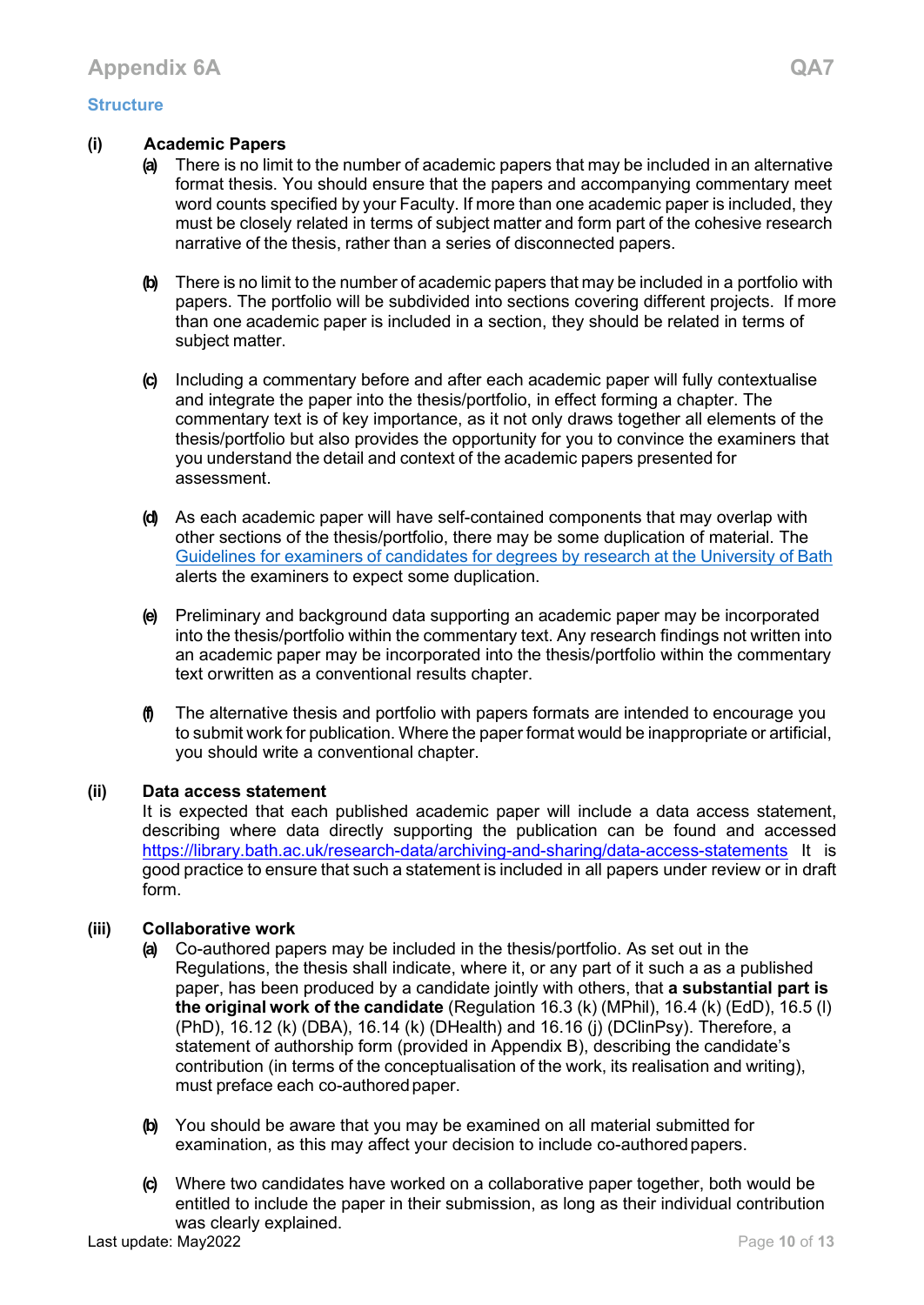# **(iv) Restricting public availability of the thesis/portfolio**

- You should carefully consider including any pending publications in the thesis/portfolio. Publishers may request that open release of the electronic submission be deferred until after the paper's publication in the journal. You can request the Board of Studies to approve a restriction on your work using the Restriction of Access to a Thesis/Portfolio form, [PGR7.](http://www.bath.ac.uk/student-records/pgresources/docs/PGR7_Restricted_Access_To_Thesis.doc) Discuss this with your supervisory team and apply for a restriction at the earliest possible stage.
- **(b)** If a paper from the thesis/portfolio, written as if for publication, is submitted to a journal after the degree has been awarded, the author should alert the journal editors that the work is included in their doctorate, and reference the e-version of thethesis/portfolio.

# **(v) Formatting**

- **(a)** The authors accepted manuscript of each publication should be stylistically integrated into the thesis/portfolio, matching typeface, margins, and pagination. The manuscript of any papers intended for future publication and currently in draft form should be treated in the same manner.
- **(b)** Journal-formatted published papers *may* be included in the thesis/portfolio if approved by the publisher, or the paper was published under an open access CC-BY license. Where possible, you should alter the page numbers to align with the main document. Where this is not possible, a sheet of A4 may be placed before each published paper, on which is displayed the publication title and the thesis/portfolio page numbers that it spans. If you plan to insert the PDF of a published paper, it is advised that you ensure the typeface is large enough to be legible, that figure legends are still readable if the document is resized for printing, and that the margins of the document are sufficiently deep to prevent text being lost in the bindinggutter.

# **(vi) Content**

Requirements for the content of a DClinPsy portfolio with papers will be provided in the programme specifications. Typical features that may be present in an alternative format thesis are as follows:

# **Introduction chapter**

# **The research chapters, including one or more connected academic papers**

- Commentary text before and after each academic paper that contextualises and integrates the paper into the thesis and includes any supplementarydatasets.
- A statement of authorship form for each academic paper to guide the examinersabout your contribution to the work.
- A data access statement for each academic paper.
- **Overall discussion and conclusions chapter(s)**
- A brief summary of the research findings in the preceding academic papers/chapters and critical analysis of their relation to international state-of-the-art research within the subject area.
- An amalgamation of the discrete conclusions of the individual academic papers /chapters that explores the overall significance of the work and its contribution to thefield.

**Bibliography of the non-published chapters and commentary text** (each academic paper will contain its own references section).

#### **(vii) Copyright and publisher permission to re-use publications in an alternative format thesis or DClinPsy portfolio with papers.**

**(a)** Copyright for published material will be held by the publisher, or authors. However, even if the copyright is held by the authors, the publisher's agreement, signed by the authors, is likely to limit the authors' rights in relation to re-use of that publication. You are responsible for obtaining the necessary permission from the publisher to include the material in the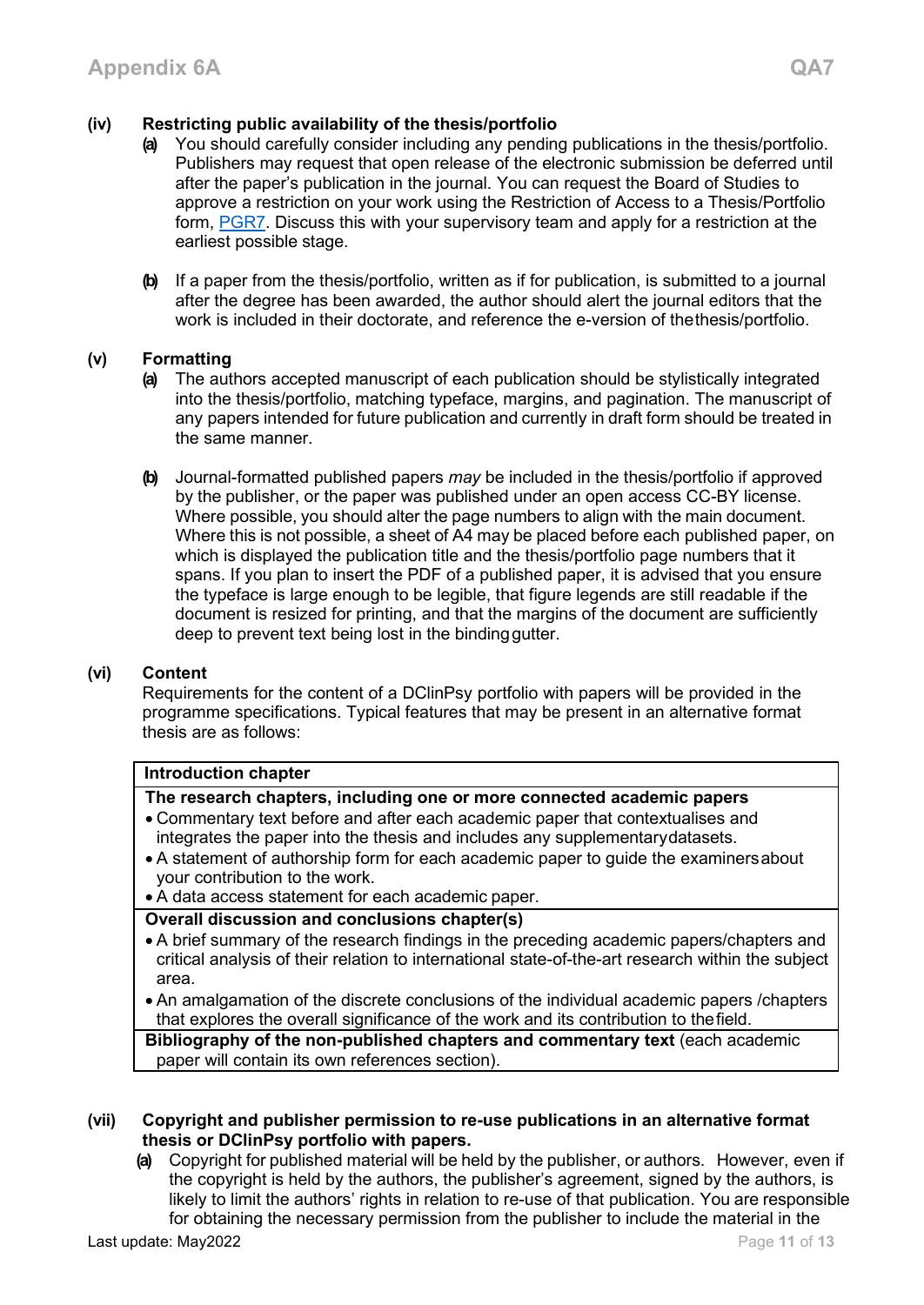electronic version of your thesis/portfolio that will be publicly available via the University's online research information system, Pure. You will need to seek permission even if you are the copyright holder, as the copyright license may not grant you the right to re-use the publication in your thesis. You do not need to seek permission if the item was published with a CC-BY license, which automatically grants the user the right to re-use the material. See: https://www.bath.ac.uk/guides/how-to-submit-your-thesis/ for full guidance from the Library or contact the Library via [openaccess@bath.ac.uk](mailto:openaccess@bath.ac.uk) for help.

**(b)** Confirmation that you have obtained the necessary permission must be recorded in the Statement of Authorship form (see below) that must be included ahead of each publication that appears in your thesis. Where the appropriate copyright permissions cannot be demonstrated, the published materials will be removed from the e-thesis/e-portfolio before it is made publicly available via Pure.